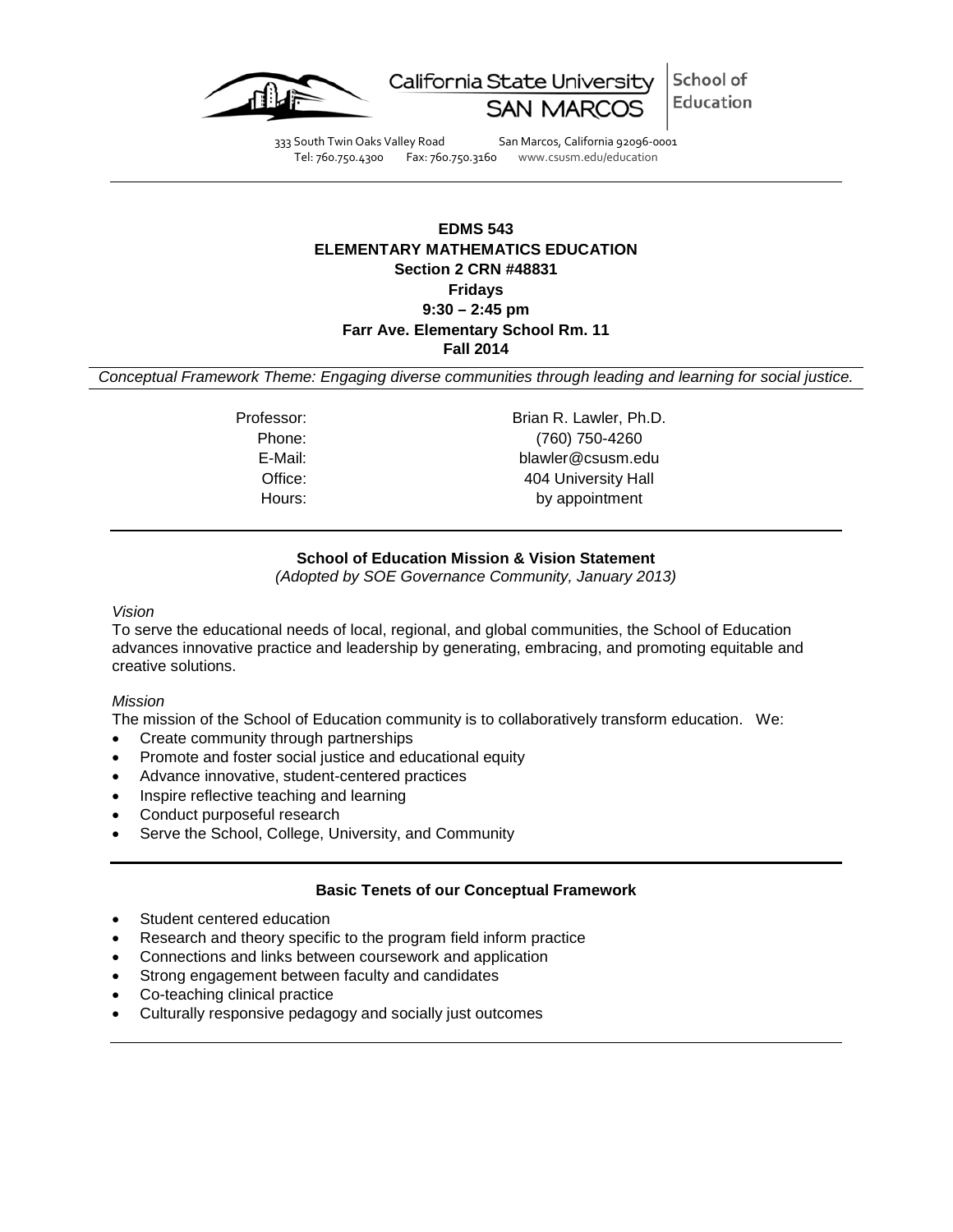# **COURSE DESCRIPTION**

Focuses on how children develop mathematical understanding; children's mathematical thinking, curriculum development; methods, materials, planning, organization and assessment in various elementary school curricula; and curriculum integration. Methods of cross-cultural language and academic development are integrated into the course. *This course is aligned with California's SB 2042 Standards.*

# **Prerequisites**

Admission to the Multiple Subject Credential Program.

#### **Authorization to Teach English Learners**

This credential program has been specifically designed to prepare teachers for the diversity of languages often encountered in California public school classrooms. The authorization to teach English learners is met through the infusion of content and experiences within the credential program, as well as additional coursework. Students successfully completing this program receive a credential with authorization to teach English learners. *(Approved by CCTC in SB 2042 Program Standards, August 02)*

# **Students with Disabilities Requiring Reasonable Accommodations**

Students with disabilities who require reasonable accommodations must be approved for services by providing appropriate and recent documentation to the Office of Disable Student Services (DSS). This office is located in Craven Hall 4300, and can be contacted by phone at (760) 750-4905, or TTY (760) 750-4909. Students authorized by DSS to receive reasonable accommodations should meet with their instructor during office hours or, in order to ensure confidentiality, in a more private setting.

#### **STUDENT LEARNING OUTCOMES**

### **Course Objectives**

- 1. deepen understanding of the mathematics taught at the elementary level, including such topics as place value, base systems, number theory, fractions, proportions, statistics, and algebra.
- 2. develop understanding of the current issues and practices in mathematics education.
- 3. familiarity with the NCTM and CA Common Core mathematics standards.
- 4. develop an understanding of children's content specific thinking.
- 5. learn to teach content specific concepts using effective and appropriate strategies, including the educational use of technology.
- 6. practice how to teach for mathematical understanding
- 7. understand the nature, purposes, and application of mathematics assessment and its relationship with teaching and learning.
- 8. develop strategies to create a classroom environment that promotes the investigation and growth of mathematical ideas and to ensure the success of all students in multicultural settings.
- 9.

# **Teacher Performance Expectation (TPE) Competencies**

The course objectives, assignments, and assessments have been aligned with the CTC standards for Multiple Subject Credential. This course is designed to help teachers seeking a California teaching credential to develop the skills, knowledge, and attitudes necessary to assist schools and districts in implementing effective programs for all students. Those given primary emphases:

- TPE 1a—Subject Specific Pedagogical Skills for MS Teaching (Mathematics)
- TPE 2—Monitoring Student Learning during Instruction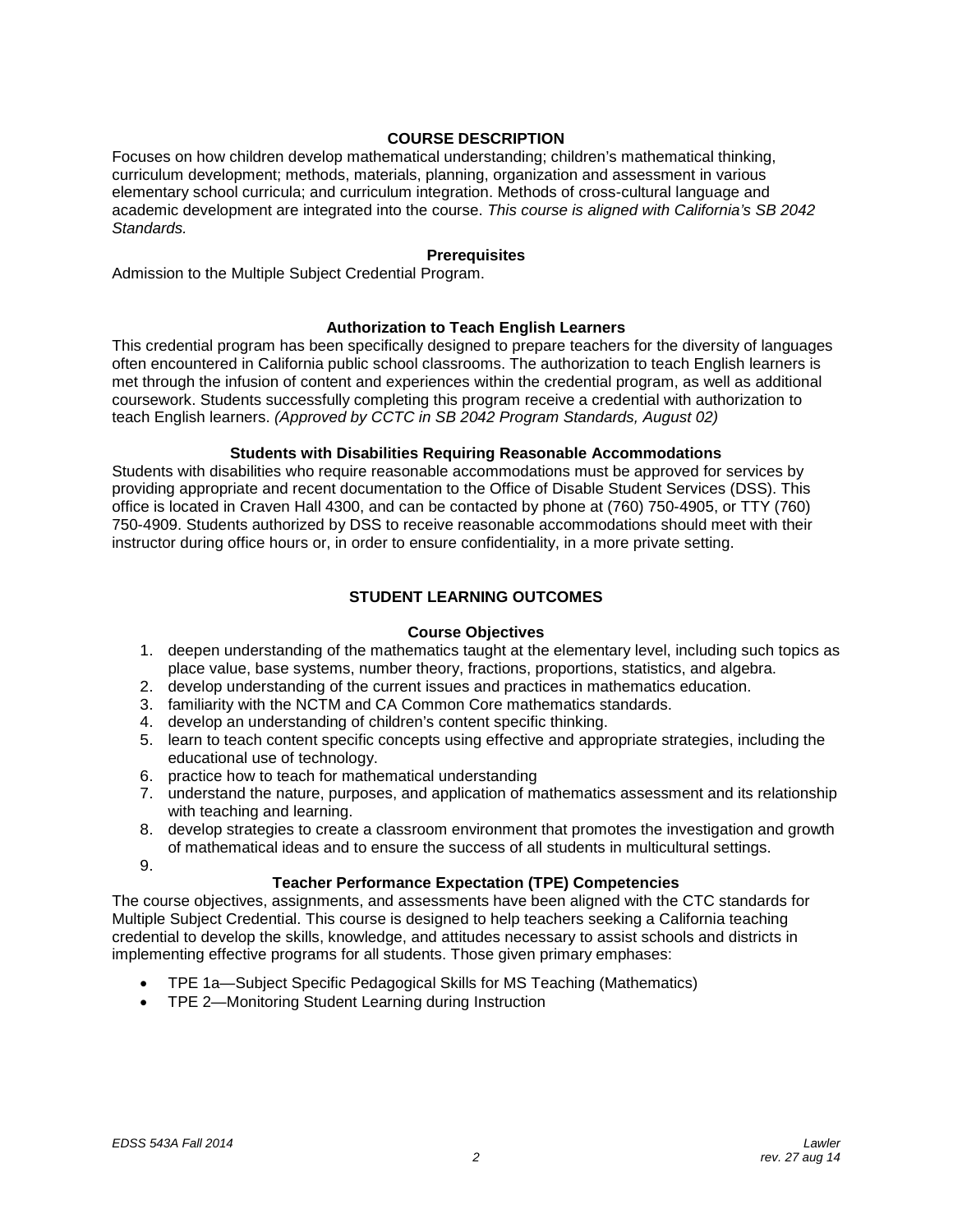### **California Teacher Performance Assessment (CalTPA)**

Beginning July 1, 2008 all California credential candidates must successfully complete a state-approved system of teacher performance assessment (TPA), to be embedded in the credential program of preparation. At CSUSM this assessment system is called the CalTPA or the TPA for short.

To assist your successful completion of the TPA a series of informational seminars are offered over the course of the program. TPA related questions and logistical concerns are to be addressed during the seminars. Your attendance to TPA seminars will greatly contribute to your success on the assessment.

Additionally, SoE classes use common pedagogical language, lesson plans (lesson designs), and unit plans (unit designs) in order to support and ensure your success on the TPA and more importantly in your credential program.

The CalTPA Candidate Handbook, TPA seminar schedule, and other TPA support materials can be found on the SoE website:<http://www.csusm.edu/education/CalTPA/ProgramMaterialsTPA.html>

#### **Assessment of Professional Dispositions**

Assessing a candidate's dispositions within a professional preparation program is recognition that teaching and working with learners of all ages require not only specific content knowledge and pedagogical skills, but positive attitudes about multiple dimensions of the profession. The School of Education has identified six dispositions – social justice and equity, collaboration, critical thinking, professional ethics, reflective teaching and learning, and life-long learning—and developed an assessment rubric. For each dispositional element, there are three levels of performance - *unacceptable*, *initial target*, and *advanced target*. The description and rubric for the three levels of performance offer measurable behaviors and examples.

The assessment is designed to provide candidates with ongoing feedback for their growth in professional dispositions and includes a self-assessment by the candidate. The dispositions and rubric are presented, explained and assessed in one or more designated courses in each program as well as in clinical practice. Based upon assessment feedback candidates will compose a reflection that becomes part of the candidate's Teaching Performance Expectation portfolio. Candidates are expected to meet the level of *initial target* during the program.

### **COURSE REQUIREMENTS**

### **Required Texts**

California Department of Education (2013/2010). *California Common Core Content Standards for Mathematics*. Sacramento, CA: Author. This document can be found at <http://www.cde.ca.gov/ci/cc/>

Kamii, C. (2000). *Young Children Reinvent Arithmetic: Implications of Piaget's Theory (2nd ed.).* New York: Teachers College Press.

### **Recommended Texts**

Boaler, J. (2008). *What's math got to do with it?: Helping children learn to love their most hated subject and why it's important for America*. New York: Viking.

California Department of Education (2012). *California English language development standards*. Sacramento, CA: Author. [free online at http://www.cde.ca.gov/sp/el/er/eldstandards.asp]

Cohen, E. G. (1994). *Designing groupwork: Strategies for the heterogeneous classroom*. New York: Teachers College Press.

Driscoll, M. J. (1999). *Fostering algebraic thinking: A guide for teachers, grades 6-10*. Portsmouth, N.H.: Heinemann.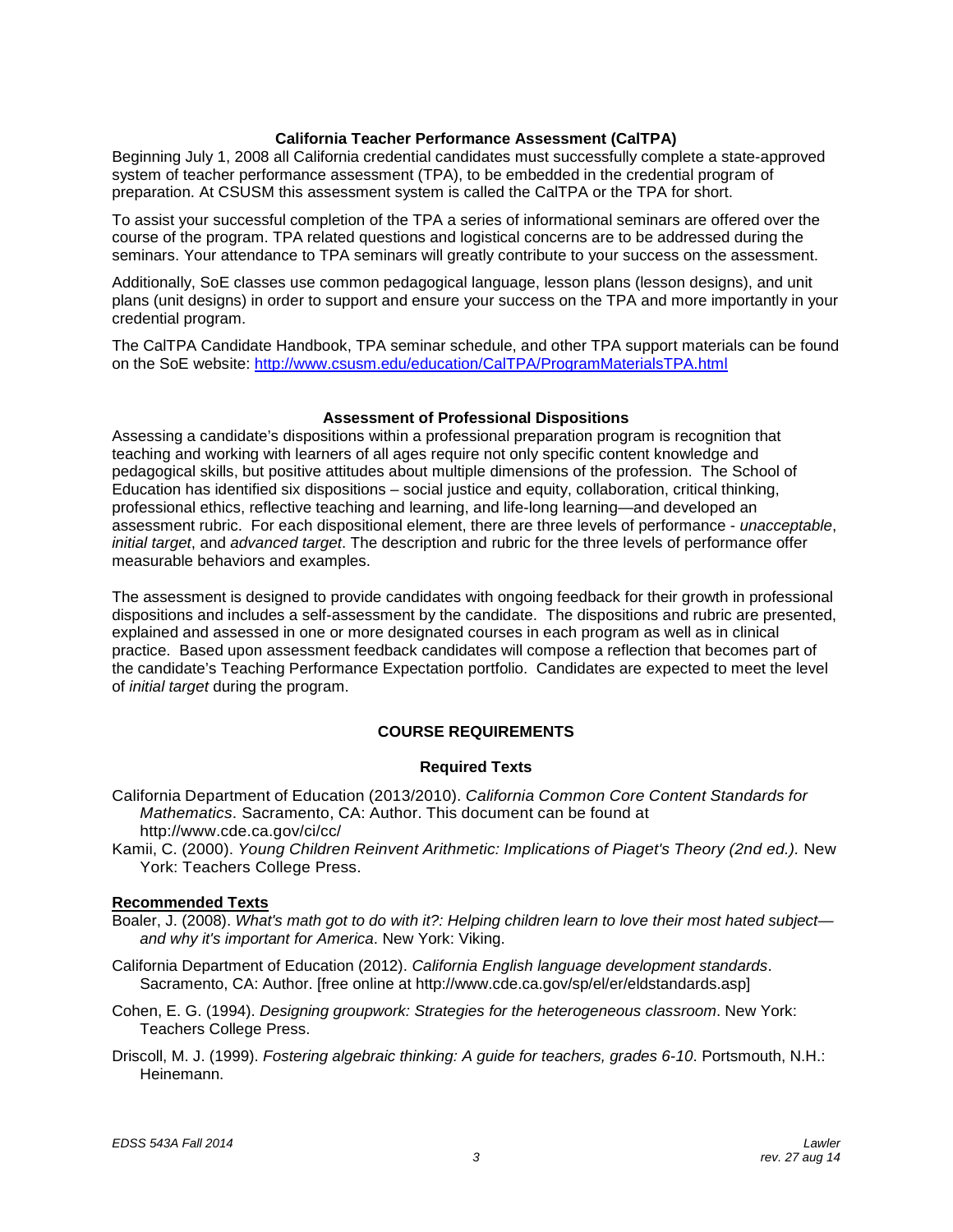- National Council of Teachers of Mathematics (2014). *Principle to actions: Ensuring mathematical success for all*. Reston, VA: Author. [online at http://www.nctm.org/PrinciplestoActions/]
- Smith, M. S., Stein, M. K. (2011). *5 Practices for Orchestrating Productive Mathematics Discussions*. Reston, VA: NCTM.
- Van de Walle, J. A., Karp, K. M., & Bay-Williams, J. M. (2013). *Elementary and middle school mathematics: Teaching developmentally (8th ed.).* Boston: Allyn & Bacon.

### **Assignments**

Teacher education is a professional preparation program. It is expected students will come to class prepared to discuss the readings, submit required assignments, and participate in class activities. Students are expected to adhere to academic honesty and integrity, standards of dependability, confidentiality and writing achievement. Because it is important for teachers to be able to effectively communicate their ideas to students, parents, colleagues, and administrators, each written assignment is expected to have a clear organizational presentation and be free of grammar, punctuation, or spelling errors. There will be a reduction in points for the above mentioned errors. It is expected that work will be turned in on time; late assignments will be accepted only under extenuating circumstances and could receive penalty points. Prepare carefully for class, be ready to discuss readings and assignments thoughtfully and actively participate in all class activities.

| <b>Assignment</b>                       | percentage | Due Date    |
|-----------------------------------------|------------|-------------|
| <b>Reading Responses</b>                | 20         | ongoing     |
| Mathography                             | 5          | 5 sep 2014  |
| Math standards presentation             | 5          | 12 sep 2014 |
| <b>Clinical Student Interview</b>       | 15         | 15 sep 2014 |
| Mathematics Learning Activity (MLA)     | 20         | 19 oct 2014 |
| <b>Mathematical Lesson Design</b>       | 20         | 19 oct 2014 |
| Professional Dispositions/Participation | 15         | ongoing     |

Detailed information about the assignments will be given in class and via Cougar Courses. All assignments should be submitted through Cougar Courses when possible. You are responsible for ensuring that assignments are submitted correctly and on time.

- *1. Reading Responses (20%) –* To focus your reading, help you remember the content, and assist you with meaningful class participation, you will submit reading responses based the assigned chapters. Further details will be given in class and the response activity choices will be available on Cougar Courses.
- *2. Mathography (5%) –* Given prompts, you will write a brief mathematics autobiography. Details will be provided via Cougar Courses.
- *3. Math Standards Activity (5%) –* In a group, you will analyze the California Common Core State Standards. In particular, you will consider the Standards for Mathematical Practice and the K-8 Mathematics Content Standards. You will then present your findings to the class. Requirements for the activity will be discussed in class.
- *4. Clinical Interview (15%) –* You will conduct a mathematical interview with one student. The purposes of this activity are to begin thinking about students' mathematical understanding, to learn how to effectively pose questions and interpret the meaning of students' answers, and to provide you with an opportunity to interact with students about mathematics. Sample interview questions will be provided, but you are encouraged to use your own invention with instructor approval. Further details on assignment write-up will be provided.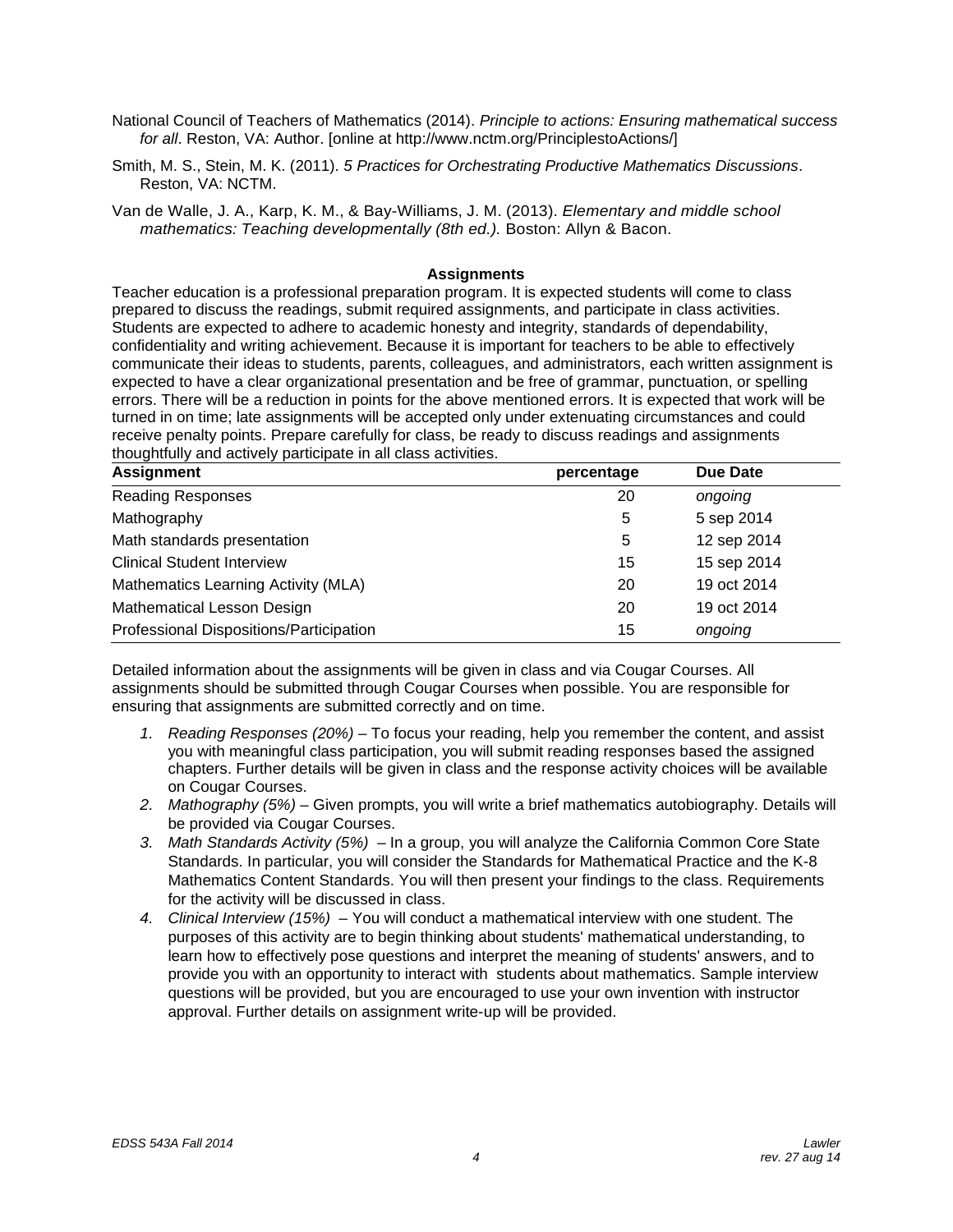- *5. Mathematical Learning Activity (MLA) (20%)*
	- • MLA—Small group activity: You will work with a group to select math topics in K-5 curriculum and be responsible for presenting activities from the correspondent chapters in the textbook. Each member of your group will plan/design a 7-10 minute learning activity in the assigned topic and then teach the activity in our EDMS 543 class in a learning center type format. As you select your task, consider how it creates the opportunity for engaging children in cognitively demanding activity that requires interaction with others.
	- • MLA—Individual activity: You will implement your MLA with students (may range from a small group to entire class) in your practicum class. Be prepared to discuss modifications made to your activity based on your "experience" teaching it in the 543 class. You will submit a reflection on student experiences with the task and your experiences with the project.
- *6. Mathematics Lesson Design (20%) –* You will design a problem-based math lesson that incorporates both ELA and ELD standards. You may work with classmates (up to 3 total), whose practicum is at a similar grade level, in lesson planning. Several lesson planning templates will guide this project for you. The final report will be little more than the completion of these templates, with a brief introduction and commentary.
- *7. Professional Dispositions/Participation (15%) –* Students are expected to adhere to a professional code of ethics including: being in class on time and prepared with assignments and readings; actively participating in small and large group discussions and tasks; using computers during class time for note-taking or directed tasks; being respectful to peers and instructors; refraining from texting or checking e-mail during class; demonstrating willingness to help all students succeed. A positive professional disposition includes a willingness to consider and discuss new ideas objectively, curiosity, perseverance, and seriousness about improving one's self as a teacher. It can also include a sense of humor and social intelligence (e.g., the tact and ability to make others feel comfortable and to contribute).

# **Grading Standards**

According to the CSUSM Course Catalog, each grade means that student performance has been:

- **A** at the highest level, showing sustained excellence in meeting all course objectives and exhibiting an unusual degree of intellectual initiative. *Excellent*
- **B** at a high level, showing consistent and effective achievement in meeting course objectives. *Good*
- **C** at an adequate level, meeting the basic objectives of the course. *Satisfactory*
- **D** less than adequate, meeting only the minimum course requirements. *Passing*
- **F** such that minimum course requirements have not been met. *Failing*

I interpret these levels of student performance to mean that meeting the basic requirements detailed for a course assignment will typically result in a **B**-level grade. An **A** grade is meant to acknowledge achievement that goes beyond specified requirements and/or criteria. **A**'s are reserved for special efforts that exceed expectations, that demonstrate exceptional creativity, boldness, commitment, involvement, ingenuity, or elegance. By this nature, **A**-level performance cannot be spelled out clearly in advance; else it would not be unexpected.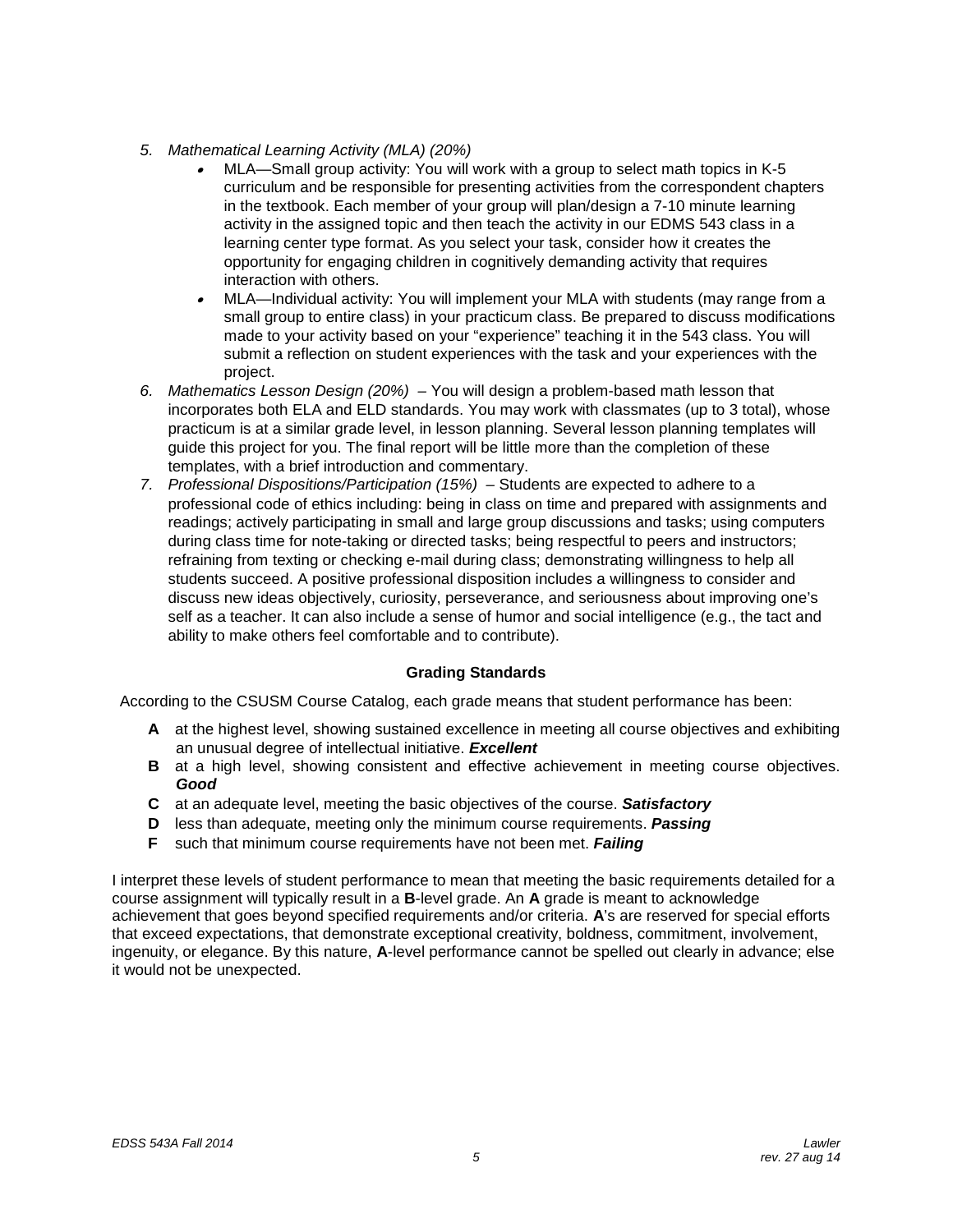Weights for each assignment are provided. Assignments will be provided feedback only, no grades, numbers, or rubric scores<sup>[1](#page-5-0)</sup> (cf. http://blog.mathed.net/2011/08/rysk-butlers-effects-on-intrinsic.html). Compare the nature of the feedback received with the expectations described above. A student is encouraged to confirm their self-assessment of their progress toward meeting course objectives in the class at any time with the professor. Similarly, if a student would like feedback on projecting a final course grade, a similar conversation is welcome. Please request an office appointment.

Unless *prior arrangements* have been agreed to with the instructor, work submitted late, but within one week of the due date will be reduced by one letter grade, and work received over one week late will receive no credit.

# **School of Education Attendance Policy**

Due to the dynamic and interactive nature of courses in the School of Education, all students are expected to attend all classes and participate actively. At a minimum, students must attend more than 80% of class time, or s/he may not receive a passing grade for the course at the discretion of the instructor. *Individual instructors may adopt more stringent attendance requirements*. Should the student have extenuating circumstances, s/he should contact the instructor as soon as possible. *(Adopted by the College of Education Governance Community, December, 1997).*

*Attendance and Participation:* Teacher education is a professional preparation program. Therefore, for this course: Students missing more than one class session cannot earn an A or A-. Students missing more than two class sessions cannot earn a B or B+. Students missing more than three classes cannot earn a C+. Arriving late or leaving early by more than 20 minutes counts as an absence. Notifying the instructor does not constitute an excuse. All assignments must be turned in on due date even in case of an absence. You are expected to make a reasonable effort to inform the instructor *prior* to an absence.

# **All-University Writing Requirement**

All CSU students must demonstrate competency in writing skills as a requirement for graduation. At California State University San Marcos, students complete the graduation writing assessment through the All-University Writing Requirement. This requirement mandates that every course at the University must have a writing component of at least 2,500 words (approximately 10 pages). The assignments for this course meet this requirement.

# **CSUSM Academic Honesty Policy**

"Students will be expected to adhere to standards of academic honesty and integrity, as outlined in the Student Academic Honesty Policy. All written work and oral presentation assignments must be original work. All ideas/materials that are borrowed from other sources must have appropriate references to the original sources. Any quoted material should give credit to the source and be punctuated with quotation marks.

Students are responsible for honest completion of their work including examinations. There will be no tolerance for infractions. If you believe there has been an infraction by someone in the class, please bring it to the instructor's attention. The instructor reserves the right to discipline any student for academic dishonesty in accordance with the general rules and regulations of the university. Disciplinary action may include the lowering of grades and/or the assignment of a failing grade for an exam, assignment, or the class as a whole."

Incidents of Academic Dishonesty will be reported to the Dean of Students. Sanctions at the University level may include suspension or expulsion from the University. Consult the University catalog for further questions about academic honesty.

<span id="page-5-0"></span><sup>&</sup>lt;sup>1</sup> Butler, R. (1988). Enhancing and undermining intrinsic motivation: The effects of task-involving and ego-involving evaluation on interest and performance. *British Journal of Educational Psychology, 58.* (pp. 1-14).

<sup>[</sup>https://www.dropbox.com/s/kc5lmw3cey6zes2/feedback%20and-or%20grades%3F.pdf?dl=0]

Lipnevich, A. A. & Smith, J. K. (2008). *Response to assessment feedback: The effects of grades, praise, and source of information.* [online at http://www.ets.org/Media/Research/pdf/RR-08-30.pdf]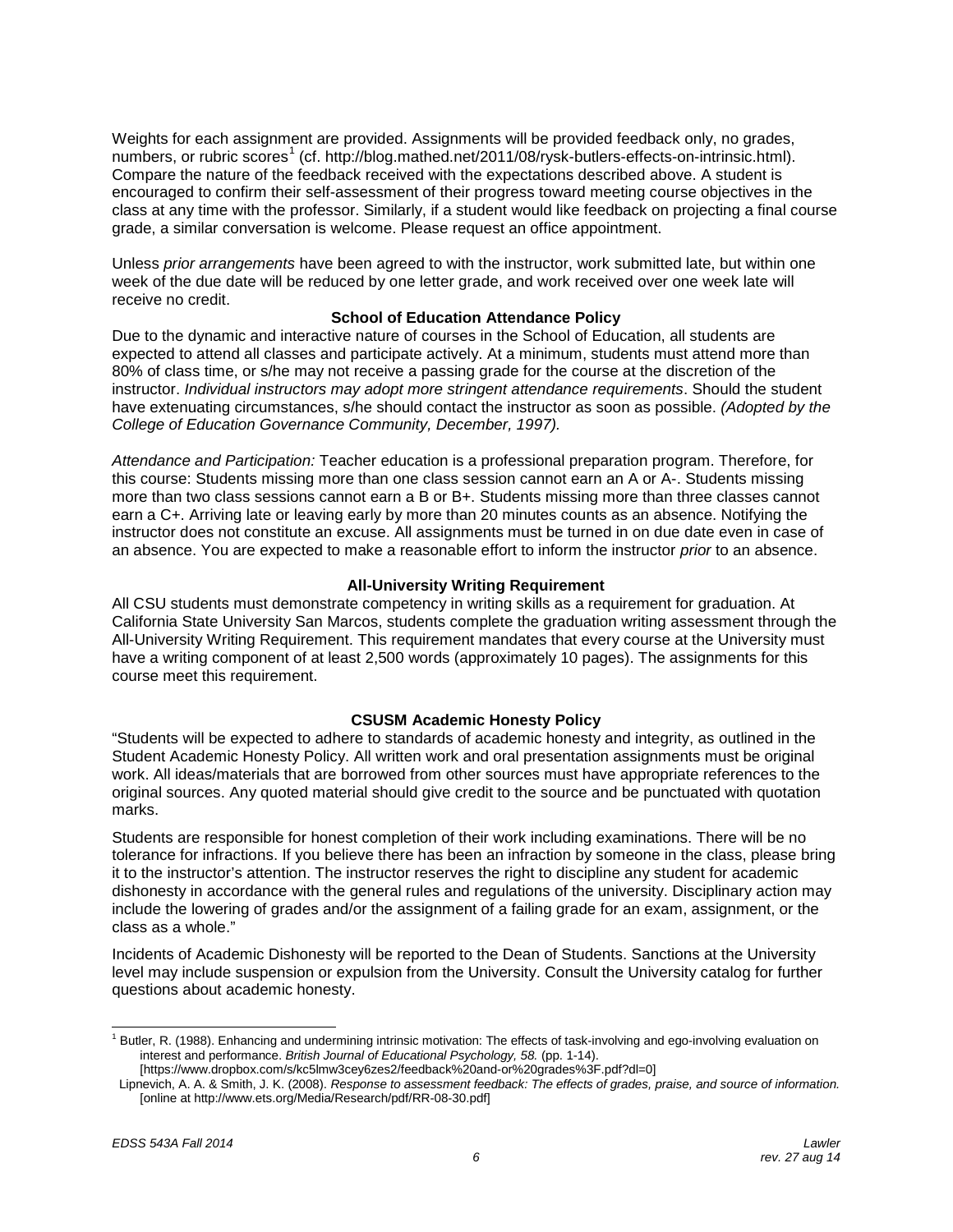# **Plagiarism:**

As an educator, it is expected that each student will do his/her own work, and contribute equally to group projects and processes. Plagiarism or cheating is unacceptable under any circumstances. If you are in doubt about whether your work is paraphrased or plagiarized see the Plagiarism Prevention for Students website http://library.csusm.edu/plagiarism/index.html. When relying on supporting documents authored by others, cite them clearly and completely using American Psychological Association (APA) manual, 6<sup>th</sup> edition. If there are questions about academic honesty, please consult the University catalog.